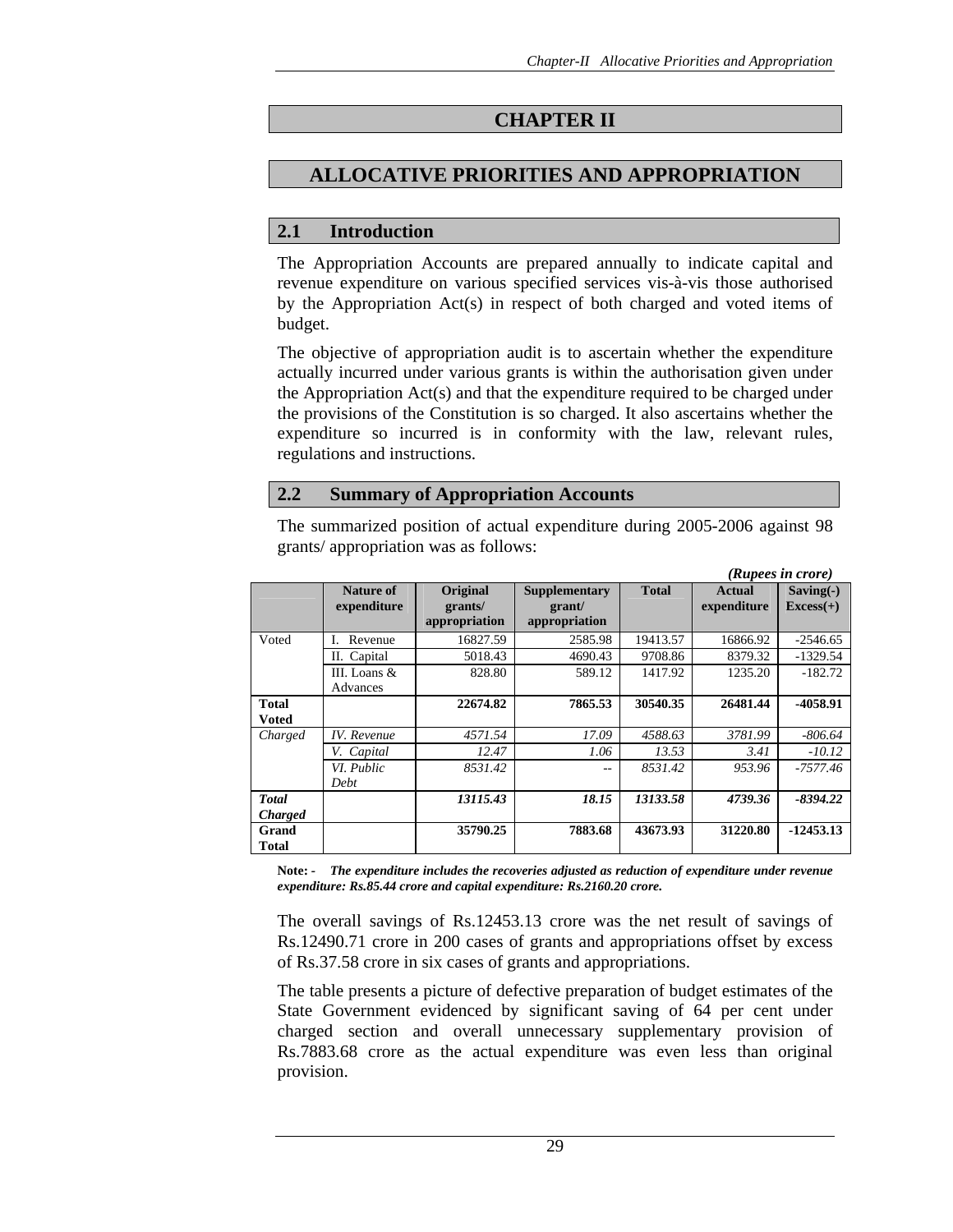Detailed comments on the expenditure and budgetary control systems in the case of some test-checked grants are contained in *paragraph 2.7*. Scrutiny of the Appropriation Accounts revealed the following further points:

#### **(a) The expenditure was overstated:**

By Rs.212.78 crore (Revenue (voted) section: Rs.144.84 crore, Revenue (charged) section: Rs.0.44 crore and Capital (voted) section: Rs.67.50 crore) being unspent amounts transferred to Major Head 8443-Civil Deposits, 800- Other Deposits, through NIL payment vouchers.

By Rs.132.90 crore (Deposits: Rs.895.83 crore less disbursements therefrom: Rs.762.93 crore) in respect of government institutions and by Rs.90.04 crore (Deposit: Rs.155.65 crore less disbursements therefrom Rs.65.61 crore) in respect of Semi Government institutions added to the balance of Major Head 8443- Civil Deposit, 106- Personal Deposit Account. Out of total deposit of Rs.1051.48 crore during the year, Rs. 451.92 crore were credited through NIL payment vouchers.

Genuineness of expenditure of Rs.0.99 crore drawn on Abstract Contingent bills could not be vouchsafed, as Detailed Contingent bills were not submitted.

#### **(b) The overstatement of total expenditure was partly offset by its understatement:**

To the extent of Rs.0.60 crore spent under various heads for which vouchers were not received from the treasuries during the year; the amount accordingly remained unaccounted for and was kept under objection in the books of the Accountant General (A&E) I.

By Rs.8.14 crore (Rs.7.14 crore under Grant No.6 Revenue (charged) section and Rs.1.00 crore under Grant No.79 Capital (voted) section) drawn from the contingency fund during the year and remained unrecouped at the close of the financial year.

The savings/ excesses (Detailed Appropriation Accounts) were sent to the controlling officers requiring them to explain significant variations. Out of total of 788 sub-heads commented upon in the Appropriation Accounts, explanation for savings/ excesses in respect of 588 Sub-heads (74.6 per cent) were either not received or not to the point.

# **2.3 Fulfilment of Allocative Priorities**

### **2.3.1 Appropriation by Allocative Priorities**

Savings in a grant or appropriation indicate that the expenditure could not be incurred as estimated and planned. It points to poor budgeting or shortfall in performance depending upon the circumstances under which and the purpose for which the grant or appropriation was provided.

Analysis of savings with reference to allocative priorities brought out the following:

#### **Grant No. 13- Agriculture**

*(Rupees in crore)*

| <b>Revenue (Voted)</b> |        | <b>Total grant</b> | <b>Actual Expenditure</b> | <b>Saving</b> |
|------------------------|--------|--------------------|---------------------------|---------------|
| Original:              | 298.76 | 342.20             | 230.43                    |               |
| Supplementary:         | 43.44  |                    |                           |               |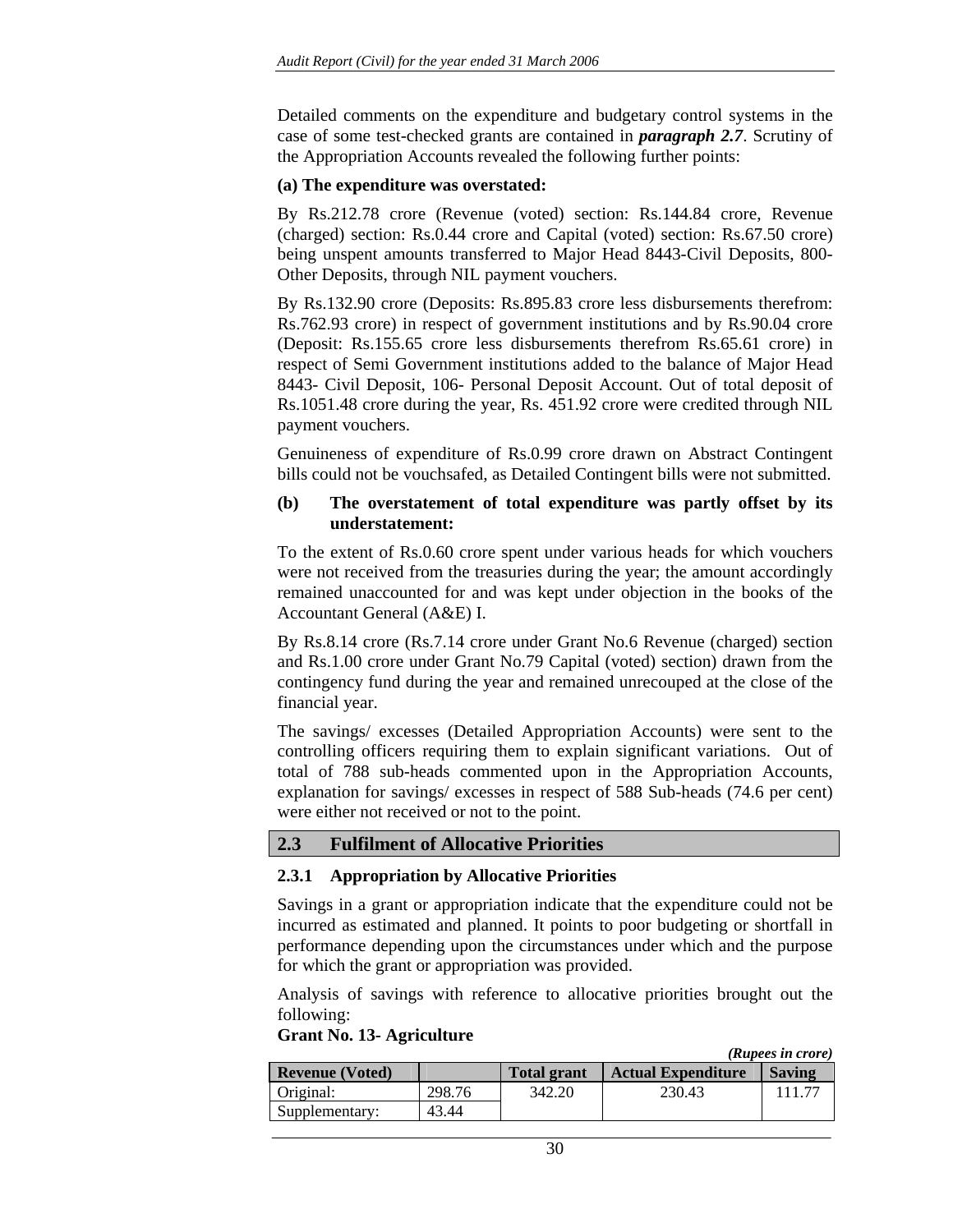Supplementary grant of Rs.43.44 crore proved unnecessary in view of final saving of Rs.111.77 crore as the total expenditure was less than the original grant. Saving occurred mainly under 2401-Crop Husbandry-Subordinate and expert staff (Rs.10.34 crore) Centrally Sponsored Scheme Normal-Macro Management Scheme (Rs.31.58 crore) and Central Sector Schemes Normal-State Horticulture Mission (Rs.40.50 crore). Saving of Rs.31.58 crore under Macro Management Scheme was partly due to unspent provision provided for newly implemented Agriculture Extension Improvement Programme and Agrisnet Project of Central Sector Scheme and establishment of new laboratory for chemical analysis of insecticides for plant conservation (Rs.3.56 crore). Reasons for balance saving have not been intimated (August 2006).

#### **Grant No.23- Water Resources Department**

|                        |        |                    |                           | (Rupees in crore) |
|------------------------|--------|--------------------|---------------------------|-------------------|
| <b>Capital</b> (Voted) |        | <b>Total grant</b> | <b>Actual Expenditure</b> | <b>Saving</b>     |
| Original:              | 504.47 | 507.34             | 400.89                    |                   |
| Supplementary:         | 2.87   |                    |                           | 106.45            |

Supplementary grant of Rs.2.87 crore proved unnecessary in view of final saving of Rs.106.45 crore, as the total expenditure was less than the original grant. Savings occurred mainly under 4701-Capital Outlay on Major and Medium Irrigation-State Plan Schemes-Dam and Appurtenant Works (Rs.21.62 crore), Canal and Appurtenant Works Minor head 216 (Rs.36.18 crore) and Direction and Administration (Rs.22.06 crore). Savings of Rs.21.62 crore and Rs.36.18 crore were mainly due to less expenditure in survey work. Reasons for saving of Rs.22.06 crore have not been intimated (August 2006).

#### **Grant No. 41- Tribal Areas Sub Plan**

|                        |        |                    |                           | (Rupees in crore) |
|------------------------|--------|--------------------|---------------------------|-------------------|
| <b>Capital (Voted)</b> |        | <b>Total grant</b> | <b>Actual Expenditure</b> | <b>Saving</b>     |
| Original:              | 578.30 | 666.97             | 474.67                    |                   |
| Supplementary:         | 88.67  |                    |                           | 192.30            |

Supplementary grant of Rs.88.67 crore proved unnecessary in view of final saving of Rs.192.30 crore, as the total expenditure was less than the original grant. Expenditure of Rs.474.67 crore was inflated by debit of Rs.11.31 crore to this grant and credit to Major Head 8443-Civil Deposits-800-Other Deposits on 31 March 2006. Savings occurred mainly under 4225-Capital Outlay on Welfare of Scheduled Castes, Scheduled Tribes and Other Backward Classes-Centrally Sponsored Schemes TSP-Construction of Hostel Buildings (Rs.18.99 crore), Construction of Ashram/Schools Buildings (Rs.18.27 crore) and 4701-Capital Outlay on Major and Medium Irrigation-Tribal Area Subplan-Omkareshwar Project (Rs.116.13 crore), Construction work of Medium Projects (Rs.23.58 crore) and 4702-Capital Outlay on minor Irrigation-Tribal Area Sub Plan- Construction work of Minor Irrigation Scheme (NABARD) (Rs.13.54 crore), which was partly off set by excess of Rs.60.51 crore under major head 4701-Tribal Area Sub plan share of project paid to NHDC. Savings of Rs.18.99 crore and Rs.18.27 crore were mainly attributed to non receipt of Central Share from the Government of India while saving of Rs.116.13 crore was mainly due to non finalisation of agency. Reasons for other savings/excesses have not been intimated (August 2006).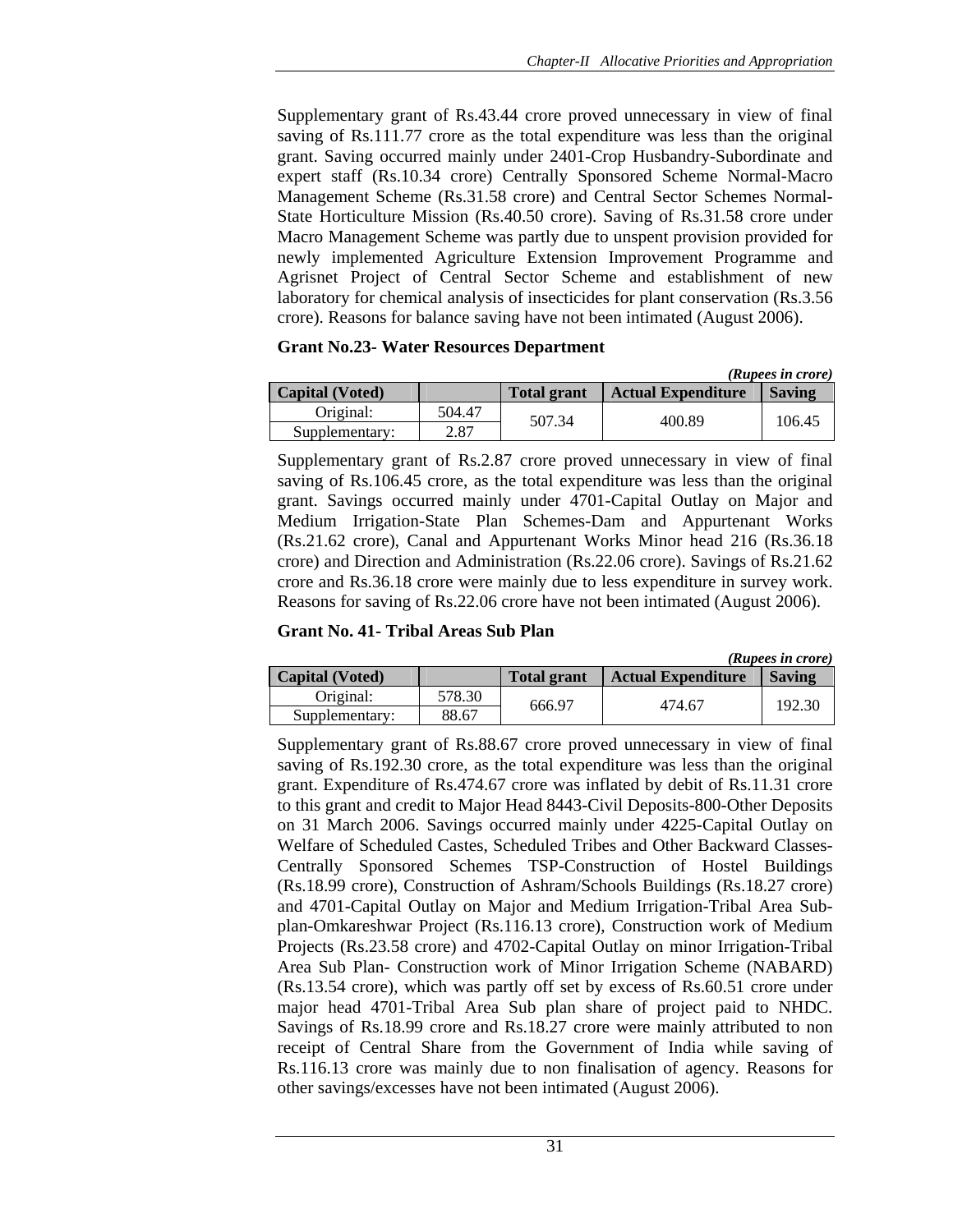|                        |        |                    |                           | (Rupees in crore) |
|------------------------|--------|--------------------|---------------------------|-------------------|
| <b>Revenue (Voted)</b> |        | <b>Total grant</b> | <b>Actual Expenditure</b> | <b>Saving</b>     |
| Original:              | 540.63 | 540.67             |                           | 538.56            |
| Supplementary:         | 0.04   |                    |                           |                   |

#### **Grant No.48 -Narmada Valley Development**

Savings occurred mainly under 2801-Power-Sardar Sarovar Project- sales operating and maintenance expenditure to M.P. Electricity Board (Rs.15 crore) and Generation of electricity by Indira Sagar project - Sale of electricity of MP State (NVDA) to Electricity Board (Rs.516.66 crore) which were reportedly due to non incurring of expenditure on operation and maintenance.

|                        |        |                    |                           | (Rupees in crore) |
|------------------------|--------|--------------------|---------------------------|-------------------|
| <b>Capital</b> (Voted) |        | <b>Total grant</b> | <b>Actual Expenditure</b> | <b>Saving</b>     |
| Original:              | 733.37 | 1258.37            | 942.51                    | 315.86            |
| Supplementary:         | 525.00 |                    |                           |                   |

Savings occurred mainly under 4701-Capital Outlay on Major and Medium Irrigation-State Plan Schemes (Normal)-Bargi Canal Diversion Project (Rs.50.44 crore), Canal and Appurtenant Works (Rs.65.48 crore), Indira Sagar Project Unit-I (Rs.8.28 crore) and 4801-Capital Outlay on Power Project-State Plan Scheme (Normal)-Catchment area treatment (Rs.11.26 crore), Land acquisition and other works in submerged area of Sardar Sarovar (Rs.72.50 crore) and Sardar Sarovar project (Submerged) Special Liberal Package (Rs.64.00 crore). Savings of Rs.50.44 crore, Rs.65.48 crore and Rs.72.50 crore were mainly attributed to non-requirement of funds as per working staff and non fixing of agency and non receipt of compensation assistance by the displaced persons. Saving of Rs.8.28 crore was attributed to non commencement of survey work by consultancy and non-receipt of demand from NHDC, Rs.11.26 crore due to non-receipt of approval for work from NHDC and Rs.64.00 crore due to non-receipt of funds under Special Liberalisation Package from Gujarat.

### **Grant No. 55 –Women and Child Development**

|                        |        |                    |                           | (Rupees in crore) |
|------------------------|--------|--------------------|---------------------------|-------------------|
| <b>Revenue (Voted)</b> |        | <b>Total grant</b> | <b>Actual Expenditure</b> | <b>Saving</b>     |
| Original:              | 367.69 | 370.52             | 230.02                    | 140.50            |
| Supplementary:         | 2.83   |                    |                           |                   |

Supplementary grant of Rs.2.83 crore was unnecessary as the actual expenditure was less than the original grant. Expenditure of Rs.230.02 crore was inflated by debit of Rs.76.98 lakh to this grant and credit to Major head 8443-Civil Deposits 800-Other deposits on 31 March 2006. Savings occurred mainly under 2235-Social Security and Welfare-Central Sector Schemes Normal-Integrated Service Scheme (Externally Aided) (Rs.23.92 crore), Integrated Child Development Service Schemes (Rs.30.91 crore), and 2236- Nutrition-State Plan Scheme (Normal)-Minimum Needs Programmes-Special Nutrition Programme (Rs.10.29 crore) and Central Sector Schemes Normal-Pradhan Mantri Gramodaya Yojana (Rs.60 crore). Saving of Rs.60 crore was due to closure of the scheme by Government of India. Reasons for balance savings have not been intimated (August 2006).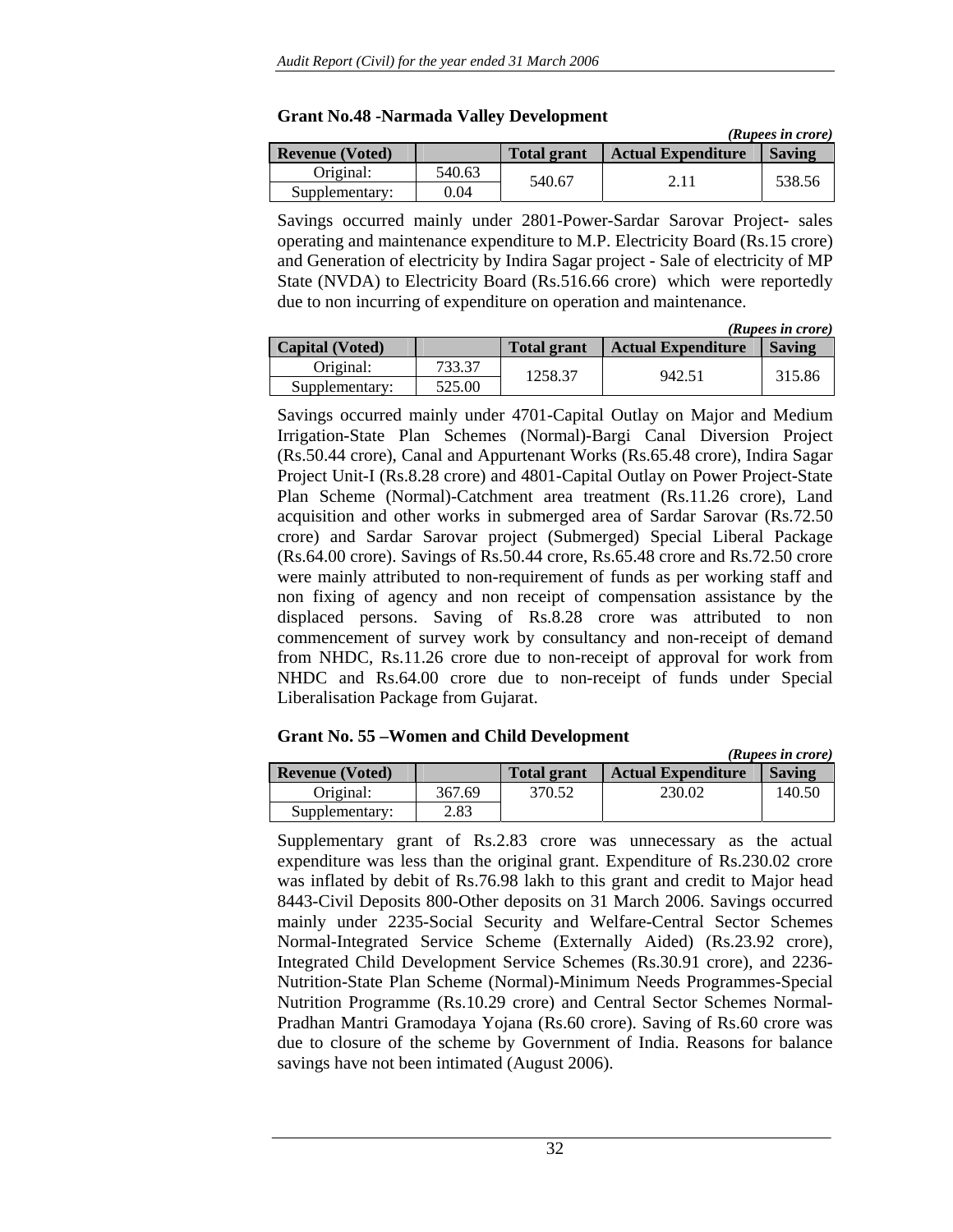|                          |        |                    |                                            | (Rupees in crore) |
|--------------------------|--------|--------------------|--------------------------------------------|-------------------|
| <b>Revenue (Voted)</b>   |        | <b>Total grant</b> | <b>Actual Expenditure</b><br><b>Saving</b> |                   |
| Original:                | 241.70 | 537.66             | 421.81                                     | 115.85            |
| 295.96<br>Supplementary: |        |                    |                                            |                   |

### **Grant No. 58 –Expenditure on relief on account of Natural Calamities and Scarcity**

Saving occurred mainly under 2245-Relief on account of Natural Calamities-Additional Provision for Drought Relief and Employment (Rs.16.72 crore), Relief to sufferers of fire (Rs.39.74 crore), Drinking Water Supply (Rs.40.13 crore) and Cash Doles (Rs.6.20 crore) and Assistance for Restoration of other works (Rs.10.27 crore) which were partly off set by excess of Rs.22.25 crore under Major head 2245 - Implementation of Relief works through Tehsildars. Reasons for saving /excess have not been intimated (August 2006).

**Grant No.64-Special Component Plan for Scheduled Castes** 

|                        |        |                    |                           | (Rupees in crore) |
|------------------------|--------|--------------------|---------------------------|-------------------|
| <b>Revenue (Voted)</b> |        | <b>Total grant</b> | <b>Actual Expenditure</b> | <b>Saving</b>     |
| Original:              | 445.47 | 509.93             | 374.63                    | 135.30            |
| Supplementary:         | 64.46  |                    |                           |                   |

Supplementary grant of Rs.64.46 crore was unnecessary as the actual expenditure was less than the original grant. Savings occurred mainly under 2029-Land Revenue-Special Component Plan for Scheduled Castes-Scheme for Purchase of Private Land for allotment to the landless on lease (Rs.9.70 crore), 2210-Medical and Public Health-Special Component Plan for Scheduled Castes-Medical Guarantee Scheme (Rs.7.34 crore), 2225-Welfare of Scheduled Castes Scheduled Tribes and Other Backward Classes -Special Component Plan for Scheduled Castes-Lump-sum provision for Special Component Plan (Rs.8.72 crore), 2236-Nutrition-Special Component Plan for Scheduled Castes-Special Nutrition Programmes for Scheduled Castes in Urban Slums (Rs.11.04 crore), Centrally Sponsored Schemes SCP-Special Nutrition Programmes for Urban Slums (Rs.24.00 crore) and 2401-Crop Husbandry-Special Component Plan for Scheduled Castes-National Agriculture Insurance Scheme (Rs.11.00 crore) and Central Sector Schemes SCP - State Horticulture Mission (Rs.7.33 crore). Saving of Rs.7.34 crore under Medical Guarantee Scheme was attributed to transfer of schemes from Plan to Non-Plan in first supplementary while saving of Rs.24 crore under Special Nutrition Programmes for Urban Slums was due to receipt of fifty percent central share of the schemes at the end of financial year and restriction imposed on acceptance of bills and drawals by the Finance Department. Reasons for balance saving have not been intimated (August 2006).

In many other Cases also, savings/ excesses occurred as follows:-

- $\triangleright$  In 22 cases, the entire budget provision of Rupees one crore and more in each case totaling Rs.299.27 crore, provided under various Central schemes remained unutilised, as detailed in **Appendix 2.1***.*
- $\triangleright$  In 14 schemes, expenditure in each case exceeded the approved provisions by Rs. 5 crore or more and also by more than 100 per cent of the total provision, aggregating to Rs.356.60 crore. Excesses indicate poor budgeting and weak expenditure control. Details are given in **Appendix 2.2***.*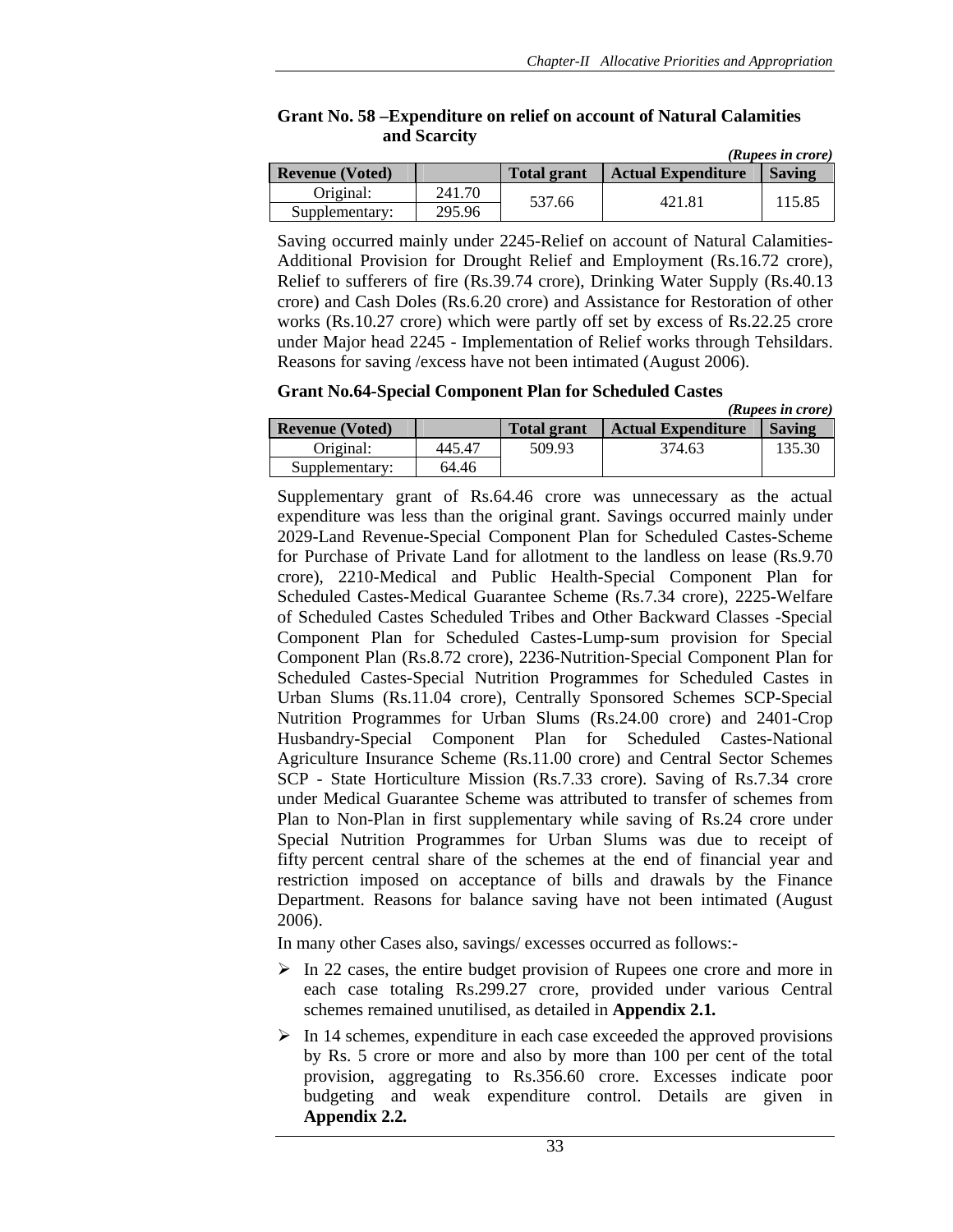$\triangleright$  In 86 schemes, substantial saving of Rs.5 crore or more and also more than 80 per cent of the provision in each case, aggregating to Rs.9614.31crore was noticed. In 54 of these schemes, the entire provision remained unutilised. The details are given in **Appendix 2.3***.* 

#### **2.3.2 Persistent savings**

In 23 cases of grants, there were persistent savings of more than Rupees 1 crore and also 20 per cent or more of provision in each case. Persistent savings indicate budgeting based on inappropriate assumptions. Details are given in **Appendix 2.4***.*

#### **2.3.3 Excess requiring regularisation**

#### **(i) Excess over provision relating to previous years requiring regularisation**

As per Article 205 of the Constitution of India, it is mandatory for a State Government to get the excess over a grant/ appropriation regularised by the State Legislature. However, the excess expenditure amounting to Rs.5087.83 crore during the years 1993-94 to 2004-05 had not been regularised so far (August 2006). This was breach of Legislative control over appropriations. The details are as follows:

|              |                                 |                            | (Rupees in crore)                                     |
|--------------|---------------------------------|----------------------------|-------------------------------------------------------|
| Year         | No. of grants/<br>appropriation | <b>Amount of</b><br>excess | Amount for which explanations not<br>furnished to PAC |
| 1993-94      | 21                              | 258.11                     | 1.12                                                  |
| 1994-95      | 15                              | 407.46                     | 0.39                                                  |
| 1995-96      | 21                              | 251.59                     | Furnished                                             |
| 1996-97      | 18                              | 224.17                     | Furnished                                             |
| 1997-98      | 13                              | 302.79                     | 0.97                                                  |
| 1998-99      | 17                              | 1276.45                    | 1.81                                                  |
| 1999-2000    | 17                              | 1584.94                    | Furnished                                             |
| 2000-2001    | 07                              | 265.07                     | Furnished                                             |
| 2001-2002    | 03                              | 6.26                       | 0.64                                                  |
| 2002-2003    | 08                              | 424.79                     | 12.40                                                 |
| 2003-2004    | 07                              | 2.54                       | 2.54                                                  |
| 2004-2005    | 15                              | 83.66                      | 83.66                                                 |
| <b>Total</b> |                                 | 5087.83                    | 103.53                                                |

### **(ii) Excess over provisions during 2005-06 requiring regularisation**

The excess of Rs.37,58,14,518 under six grants and appropriations during the year requires regularisation under Article 205 of the Constitution. Details are given below :

**(In Rupees)** 

|                          |                         |                                   |                  |                    | (III Kupces)            |
|--------------------------|-------------------------|-----------------------------------|------------------|--------------------|-------------------------|
| Sr.                      | Grant                   | Name of Grant/Appropriation       | <b>Total</b>     | Actual             | <b>Amount of Excess</b> |
| No.                      | No.                     |                                   | <b>Provision</b> | <b>Expenditure</b> | (Percentage of Excess)  |
| (1)                      | (2)                     | (3)                               | (4)              | (5)                | (6)                     |
|                          | <b>A-REVENUE- VOTED</b> |                                   |                  |                    |                         |
|                          | 24                      | Public Works-Roads and Bridges    | 2,87,65,86,100   | 2,95,40,92,494     | 7,75,06,394 (2.7)       |
| $\mathfrak{D}$           | 67                      | <b>Public Works-Buildings</b>     | 2,08,05,29,000   | 2,08,64,78,876     | 59,49,876 (0.3)         |
| <b>B-CAPITAL-VOTED</b>   |                         |                                   |                  |                    |                         |
|                          | 06                      | Finance                           | 5,31,47,10,000   | 5,58,43,36,909     | 26,96,26,909 (5.1)      |
| $\mathfrak{D}$           | 39                      | Food, Civil Supplies and Consumer | 25,75,39,000     | 28,01,97,105       | 2,26,58,105 (8.8)       |
|                          |                         | Protection                        |                  |                    |                         |
| <b>C-CAPITAL-CHARGED</b> |                         |                                   |                  |                    |                         |
|                          | 21                      | Housing and Environment           | 2.00.000         | 2,26,546           | 26,546 (13.3)           |
| 2                        | 45                      | <b>Minor Irrigation Works</b>     | 40,00,000        | 40,46,688          | 46,688(1.2)             |
|                          |                         | Grand Total $(A+B+C)$             | 10.53.35.64.100  | 10.90.93.78.618    | 37.58.14.518            |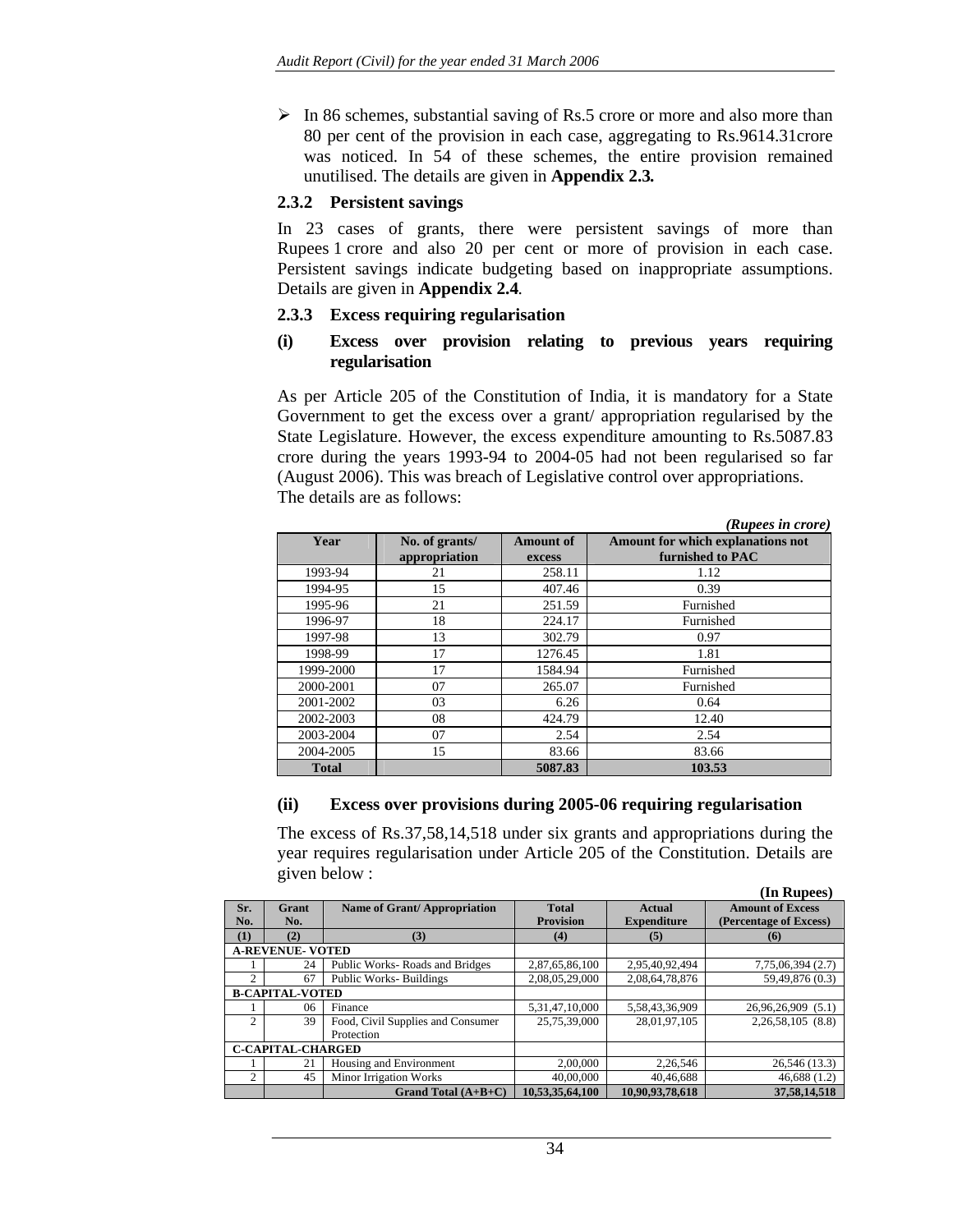Reasons for the excesses had not been furnished by the Government as of August 2006.

### **2.3.4 Original budget and supplementary provision**

Supplementary provision (Rs.7883.68 crore) made during this year constituted 18.05 *per cent* of the total provision (Rs.43673.93 crore) as against 11.22 *per cent* in the previous year.

### **2.3.5 Unnecessary/ excessive/ inadequate supplementary provisions**

Supplementary provision of Rs.730.85 crore made in 57 cases during the year proved unnecessary in view of aggregate saving of Rs.2390.82 crore (saving in each case exceeding Rs. 10 lakh), as detailed in **Appendix 2.5**.

In 38 cases, against additional requirement of only Rs.5332.17 crore, supplementary grants of Rs.6664.74 crore were obtained, resulting in savings in each case exceeding Rs.10 lakh, aggregating to Rs.1332.57 crore. Details of these cases are given in **Appendix 2.6***.* 

In three cases, supplementary provision of Rs.417.63 crore proved insufficient leaving an uncovered excess expenditure of Rs.35.31 crore. Details are given in **Appendix 2.7***.*

### **2.3.6 Excessive/ unnecessary re-appropriations/ surrender of funds**

Re-appropriation is a transfer of funds within a grant from one unit of appropriation where savings are anticipated to another unit where additional funds are needed. Cases where the re-appropriations / surrender of funds of more than rupees one crore in each case proved injudicious due to (a) withdrawal of funds from heads where excess expenditure had already occurred, (b) withdrawal of funds in excess of available saving, (c) unnecessary augmentation of funds despite saving and (d) augmentation of funds by more than the amount required to cover the excess are given in **Appendix 2.8***.*

# **2.3.7 Anticipated savings not surrendered**

**(a)** According to rules, the spending departments are required to surrender the grants/appropriations or portion thereof to the Finance Department as and when the savings are anticipated. However, at the close of the year 2005-06, there were 154 cases of grants/ appropriations in which large savings had not been surrendered by the departments; the amount involved was Rs.9747.59 crore. Out of these, in 44 cases, significant amounts of available savings (of Rupees 5 crore and above in each case), aggregating to Rs.9663.28 crore, were not surrendered, as per details given in **Appendix 2.9***.*

**(b)** Besides, in 116 cases, Rs.2583.25 crore (91.7 per cent) were surrendered on the last day of March 2006, out of total surrender of Rs.2817.48 crore, indicating inadequate financial control over expenditure.

# **2.3.8 Injudicious surrender of funds**

**(a)** In 14 cases, the amount surrendered was in excess of the available saving, which indicated inefficient budgetary control. It was noticed that as against the total available savings of Rs.880.63 crore, the amount surrendered was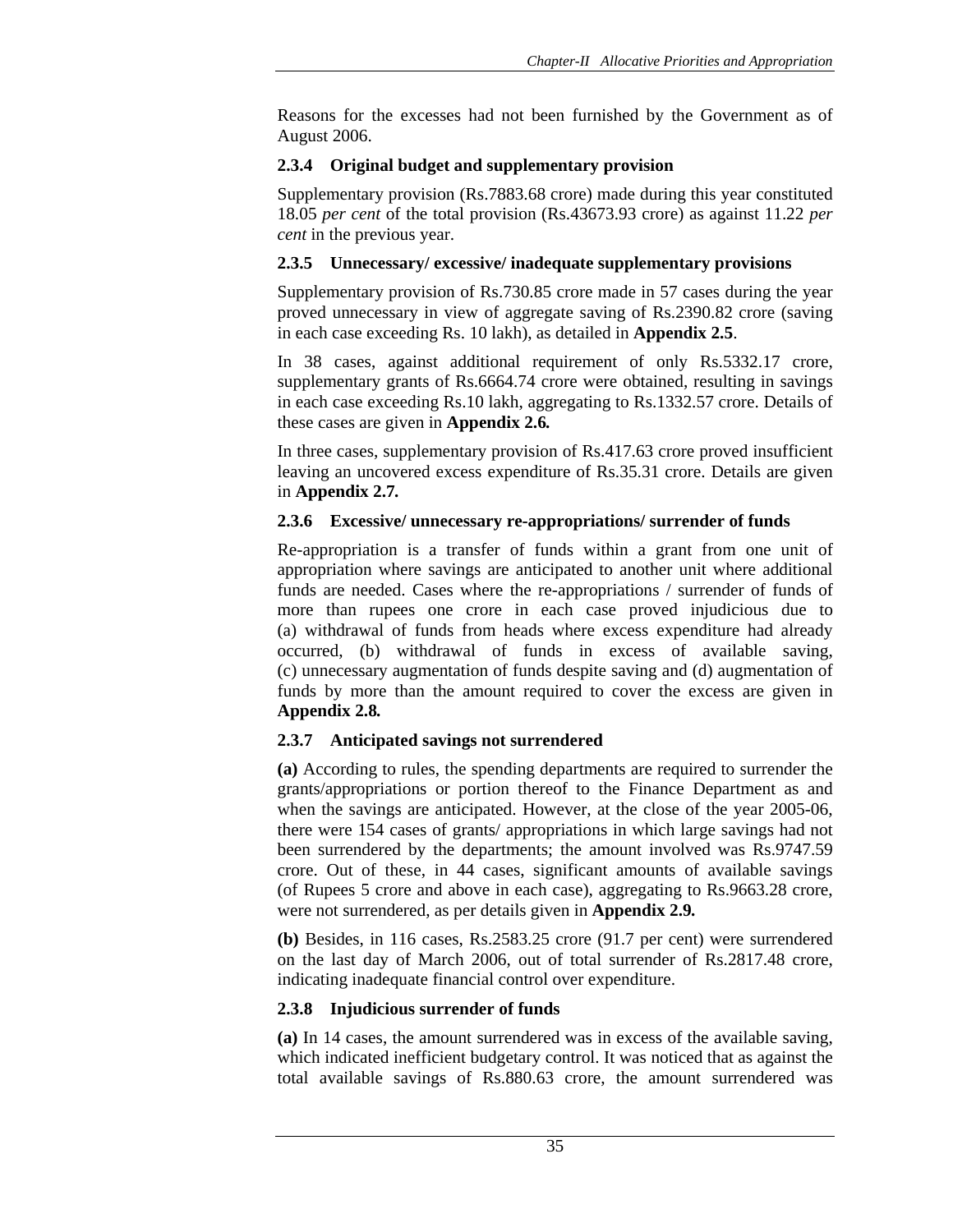Rs.923.54 crore, resulting in injudicious excess surrender of Rs.42.91 crore. Details are given in **Appendix 2.10***.*

**(b)** In two cases, Rs.31.47 crore were surrendered though there was excess expenditure of Rs.2.87 crore. Details are given in **Appendix 2.10***.*

### **2.3.9 Expenditure without Budget Provision**

Expenditure should not be incurred on any scheme / service without provision of funds by budget. It was however, noticed that expenditure of Rs.48000 was incurred in two cases without the provision having been made in the original estimates/ supplementary demands as per details given in **Appendix 2.11***.*

# **2.4 Unreconciled expenditure**

Financial rules require Controlling Officers to reconcile periodically the departmental figures of expenditure with those booked by the Accountant General (A&E). The reconciliation of expenditure of Rs.1716.71 crore in respect of 10 major heads involving 15 grants, representing 5.5 per cent of the total expenditure during the year, had however, remained in arrears in several departments. Details are given in **Appendix 2.12***.*

# **2.5 Defective sanctions for re-appropriations/surrenders**

As per instructions (August 1996) of the State Government and financial rules, (i) all sanctions for re-appropriations / surrenders should be issued before the end of the financial year and should be received in Accountant General (A&E) office well in time for incorporation in the Accounts, (ii) budget provision under the head "office expenses" should not be increased by re-appropriation in any circumstances; (iii) no amount can be re-appropriated from Charged to Voted and Revenue to Capital and vice versa, (iv) re-appropriations are not permissible from "Salary and wages" head to other heads and vice versa, (v) proper details of schemes should be furnished from which surrenders/ reappropriations are sanctioned and total of both sides of re-appropriation sanction should tally etc. Audit observed that Rs.306.12 crore were reappropriated/ surrendered during the year in violation of these instructions. However, these were not accepted by Accountant General (A&E) for inclusion in accounts. Details are given in **Appendix 2.13***.*

# **2.6 Rush of expenditure**

The financial rules require that Government expenditure should be evenly distributed throughout the year. The rush of expenditure particularly in the closing months of the financial year is regarded as a breach of financial rules. The position in respect of expenditure for the four quarters and also for the month of March 2006 is depicted in **Appendix 2.14** which shows that the expenditure incurred in March 2006 in 10 cases ranged between 45 and 90 *per cent* of the total expenditure during the year indicating a tendency to utilise the budget at the close of the financial year.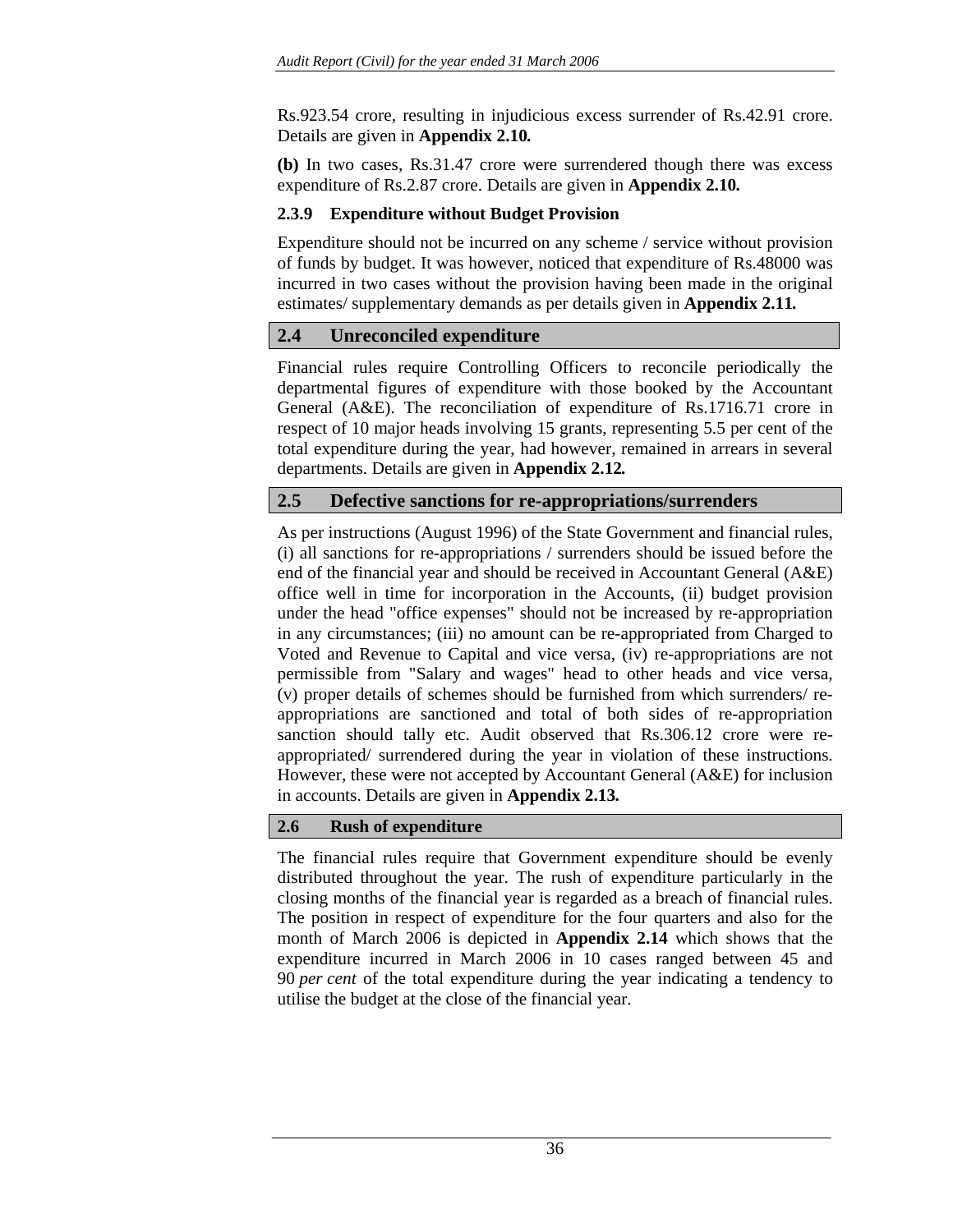# **2.7 Budgetary Control**

A review of budgetary procedure and control over expenditure and test check of records in case of eight grants<sup>\*</sup> revealed the following:

### **2.7.1 Non maintenance of Expenditure Control Registers**

For the purpose of effective control and monitoring over expenditure, a register is required to be maintained in the office of Grants controller and the subordinate offices are required to send the monthly expenditure statement regularly to the controlling officer. The figures of expenditure so received were to be posted in the Expenditure Controls Register and progressive total thereof worked out month-by-month by the controlling officer in order to update the position of expenditure.

Test check of records of eight grants\* revealed that neither Expenditure Control Registers were maintained in any of the controlling offices nor Monthly Expenditure Statement were sent regularly by subordinate offices. This was indicative of absence of proper control and monitoring of expenditure which led to (a) heavy excesses/ large savings over the provisions under certain sub-heads, (b) inadequate/unnecessary/ excessive supplementary provisions and (c) irregular re-appropriations and non-surrender of funds thereof. The controller of Grant No.06 stated that the accounts of the expenditure are available in Book No. 04. The reply was not tenable as the said register was not maintained. The essential records were also not found maintained in the office of grant controller of grant No. 6 such as Budget proposals Register, Check Register of receipts of expenditure statement from subordinate units, Reappropriation/Surrender of funds Register, Budget allotment Register, Reconciliation Register and Deposit / Investment Register.

### **2.7.2 Defective preparation of budget estimates**

 $\overline{\phantom{a}}$ 

The procedure followed in test-checked grants\* and the Appropriation Accounts 2005-06 revealed that demands for budget estimates were prepared on adhoc basis. The poor quality of budget preparation and budgetary operations led to:

(i) Excessive provisions ranging from Rs.45.27 crore to Rs.172.92 crore in five grants (6,15,19,29 and 93) under Revenue voted section. In Capital voted section also, excessive provisions ranged from Rs.7.2 crore to Rs.62.38 crore in four grants (24,27,75 and 93).

(ii) Substantial savings of Rupees two crore or more and more than 20 per cent of the provision in each case aggregating to Rs.709.17 crore under 45 schemes of test checked grants during 2005-06 (in 37 schemes persistent saving had occurred) as per details given in **Appendix 2.15** while under 17 schemes, substantial excesses of more than Rupees 1 crore in each case, totaling Rs.266.91 crore during 2005-06 (in nine schemes persistent excess had occurred) were noticed as per details given in **Appendix 2.16***.*

<sup>\*</sup> 6-Finance (Revenue voted), 15-Financial Assistance to Three Tier Panchayati Raj Institutions under special component plan for scheduled castes (Revenue Voted), 19- Public Health and Family Welfare (Revenue Voted), 24- Public Works – Roads and Bridges (Capital Voted), 27-School Education (Primary Education) (Capital Voted), 29-Law and legislative Affairs (Revenue voted), 75- NABARD Aided projects pertaining to Water Resources Department (Capital Voted) and 93-Expenditue pertaining to Accelerated Energy Development (Revenue and Capital Voted).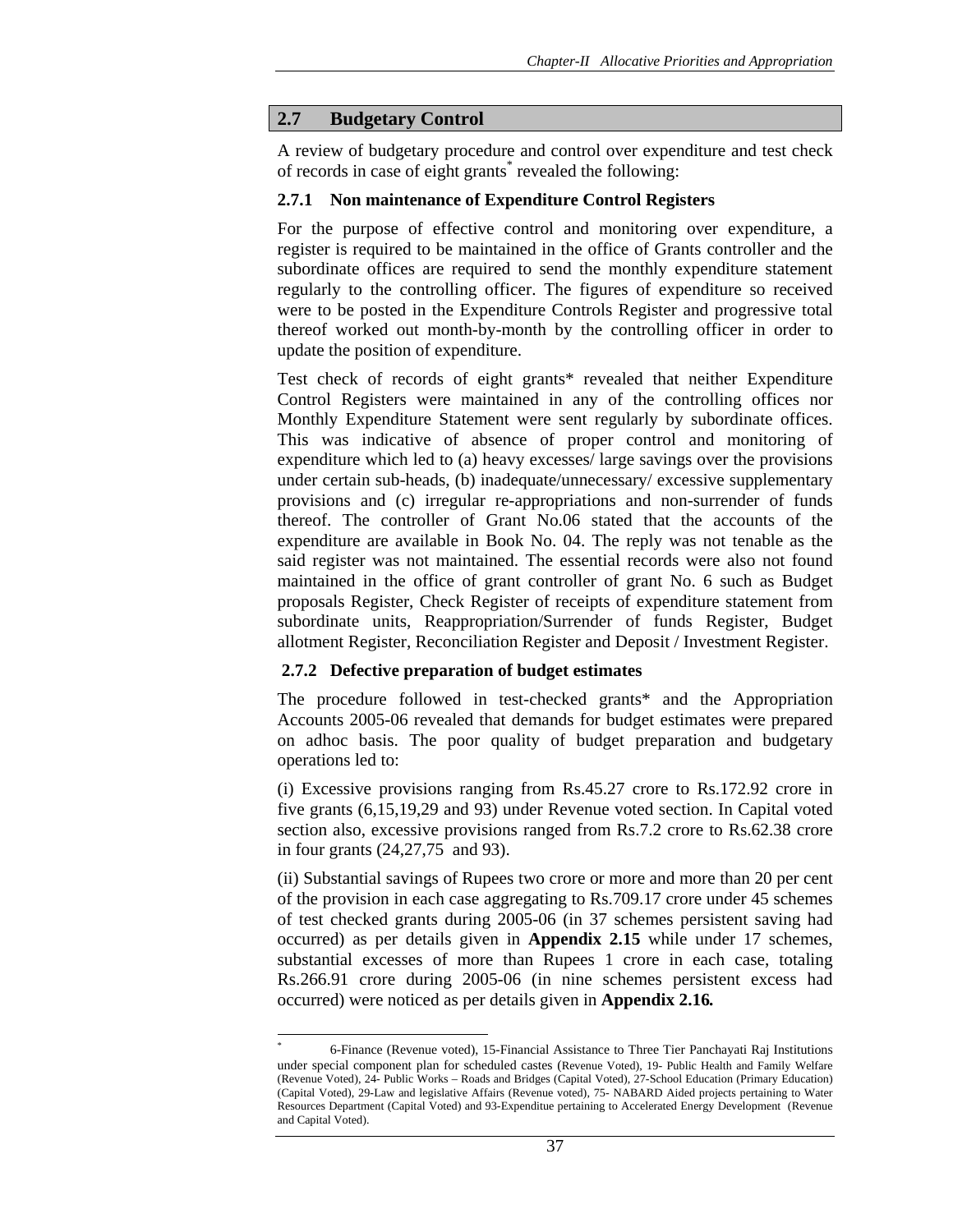# **2.7.3 Unnecessary/excessive/inadequate supplementary provisions under schemes of selected grants**

In eight schemes of test checked grants, supplementary provisions totaling Rs. 14.86 crore remained unutilised and proved unnecessary, in seven schemes supplementary provisions were excessive by Rs.15.64 crore and in five schemes, supplementary provision of Rs.1.88 crore proved inadequate in view of final excess of Rs.62.47 crore. Details are given in **Appendix 2.17***.*

# **2.7.4 Rush of expenditure in March**

Regular flow of expenditure throughout the year is the primary requirement of budgetary control. The percentage of expenditure during March 2006 under various schemes of grant no. 24 and 75 was as under-

|                |              |                                                                                |                                    |                                   | (Rupees in lakh)                                   |
|----------------|--------------|--------------------------------------------------------------------------------|------------------------------------|-----------------------------------|----------------------------------------------------|
| Sr.<br>No.     | Grant<br>No. | <b>Particulars of schemes</b>                                                  | <b>Total</b><br><b>Expenditure</b> | <b>Expenditure in</b><br>March-06 | Percentage of<br><b>Expenditure</b><br>in March-06 |
| 1              | 24           | 5053-02-102-0101-4727 Construction<br>and extension of Air Strips              | 1625.46                            | 815.66                            | 50.2                                               |
| 2              | 24           | 5054-03-101-0101-4149 Construction<br>of Major Bridges                         | 138.55                             | 57.92                             | 41.8                                               |
| 3              | 24           | 5054-04-800-0101-7088 Survey work                                              | 370.78                             | 311.80                            | 84.1                                               |
| $\overline{4}$ | 24           | 5054-04-800-0101-1513 Construction<br>of Major Roads of Districts              | 795.30                             | 270.26                            | 34.0                                               |
| 5              | 24           | 5054-04-800-0101-2457<br>Minimum<br>Needs Programme (Including rural<br>Roads) | 398.67                             | 236.73                            | 59.4                                               |
| 6              | 24           | 5054-05-337-0101-6841 Construction<br>of Roads through MPRRDC                  | 11974.35                           | 8974.35                           | 74.9                                               |
| $\overline{7}$ | 75           | 4701-03-243-0101-2897<br>Dam<br>and<br>Appurtenant works                       | 71.70                              | 69.63                             | 97.1                                               |
| 8              | 75           | 4701-03-252-0101-2897-<br>Dam<br>and<br>Appurtenant works                      | 524.44                             | 374.75                            | 71.5                                               |

Besides this in grant No. 15 (Fisheries Department) it was noticed that out of total expenditure of Rs.70.04 lakh, Rs.62.09 lakh were spent in February and March 2006 which was 88.6 per cent of the total expenditure. Rush of expenditure at the end of Financial year indicates poor financial control.

# **2.7.5 Non –reconciliation of expenditure**

In order to enable the controlling officer to ascertain exact and update position of expenditure, the figures of expenditure in Departmental records should be reconciled with those shown in the records of office of the Accountant General (A&E)-I, M.P. Reconciliation of Departmental expenditure figures for the year 2005-06 with the figures of Accountant General (A&E)-I, M.P Gwalior were not carried out by any of the Controlling officers of grant no. 6, 15, 19, 24, 27 and 75 resulting in ineffective control over expenditure. The controlling officers accepted the fact.

# **2.7.6 Irregular transfer of funds to Deposit Head**

An amount of Rs.41.95 crore was reappropriated (29 March 2006) from saving of pay and allowances under different schemes of Major head 2210 to the scheme 2210-01-110 - 1473-District hospital for payment of pending bills of medicines and other material during 2005-06 under grant no.19. Out of